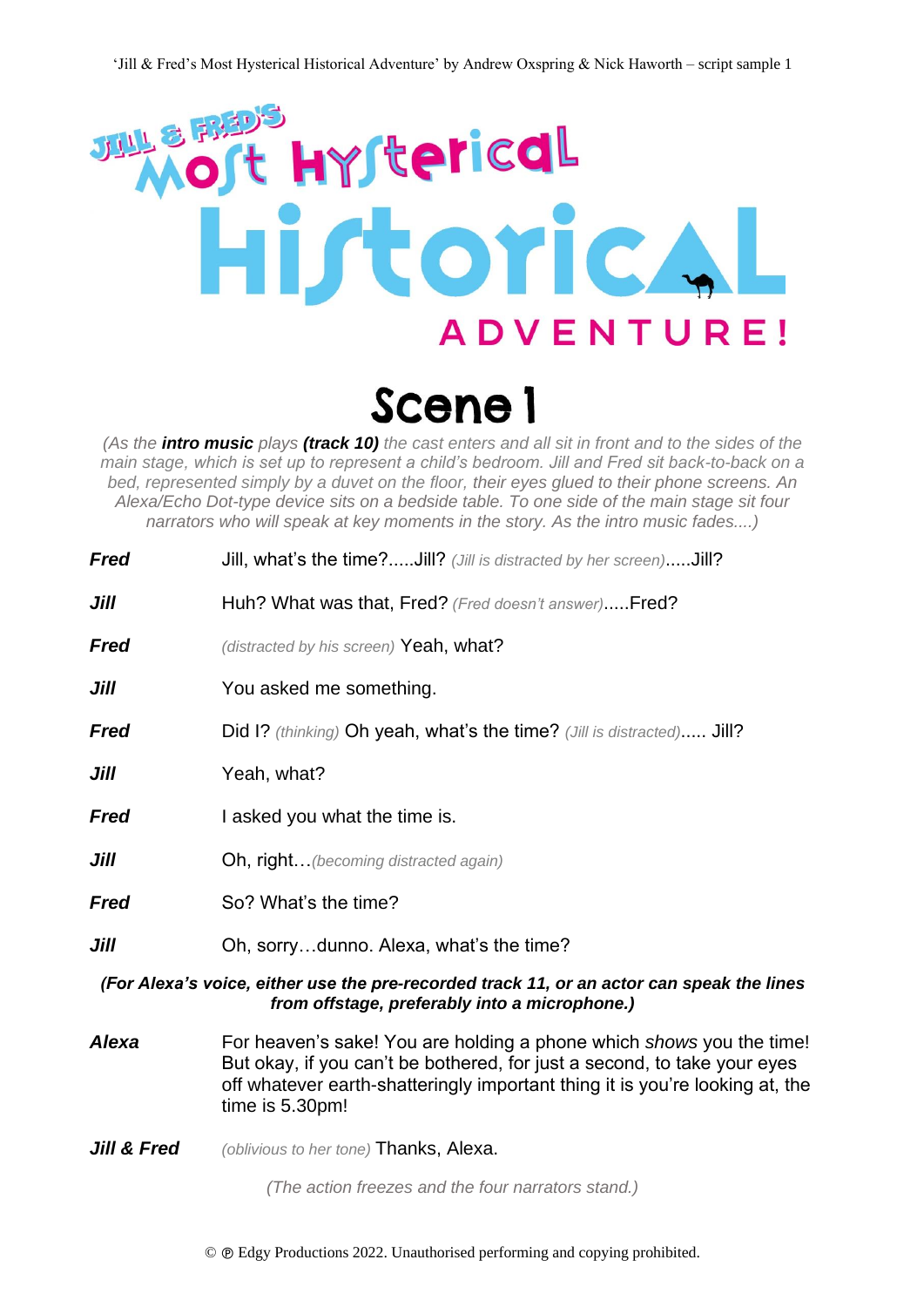- *Narrator #1* Okay, well maybe that's not really how Alexa would reply to the simple question, 'What's the time?' We just pretended that's what has happened here, to illustrate a point.
- *Narrator #2* And that point is that most of you grown-ups are concerned about how much time your children spend on their screens…are we right? How many of you have had conversations that start with, 'When I was your age, we never…' blah, blah, blah!?
- *Narrator #3* Yes, we understand that the world is moving at a blistering pace and some of you want it to just slow down a bit. But new technology, new apps and new ways of communicating are an exciting part of *our* lives.
- *Narrator #4* And for Jill and Fred here more about them in a moment and all their friends, things are certainly a lot different than when their parents were young. Oops! Sorry, I should have said 'young*er*'! Yes, some of you consider yourselves young, I know, but when it comes to this sort of thing, there's a little bit of a generation gap, wouldn't you say……?

*(As the introductory bars of the first song are played, Jill and Fred stand up. They are joined on stage by a chorus of their friends, who all enter staring at their phones.)*

### *Song* Hashtag # Living Our Best Life *Track 1 - vocal demo*

*Track 12 - backing track Lyrics p29*

*(The friends exit. Jill and Fred resume their back-to-back positions, staring at their phones.)*

#### *NB – the narrators have lots of important lines to deliver. In keeping with the recurring theme of the story, and to avoid them having to learn these lines, they could each read from a tablet.*

- *Narrator #1* So, welcome to the world of besties Jill and Fred, two perfectly normal children with a perfectly normal interest in screens! *(waving tablet)* TikTok, YouTube, Snapchat, Insta…that's Insta*gram* to you grown-ups…and many more apps and platforms are a major source of their entertainment and communication.
- *Narrator #2* And also a major part of the story we're here to tell you a story called 'Jill and Fred's Most Hysterical Historical Adventure'. Oh, and just to be clear, any similarity to a Hollywood blockbuster about two friends, with similar names, who do a bit of time-travelling, meeting historical figures and saving the world, is purely coincidental!
- **Narrator #3** Now, we're going to need you, our audience, to really concentrate for a few moments. Some very weird and confusing things are about to happen and if this story is going to make any sense to you, there are some details you need to know before we start. So sit up straight and pay attention! Ahem…*(pointing)*…at the back there…that means you!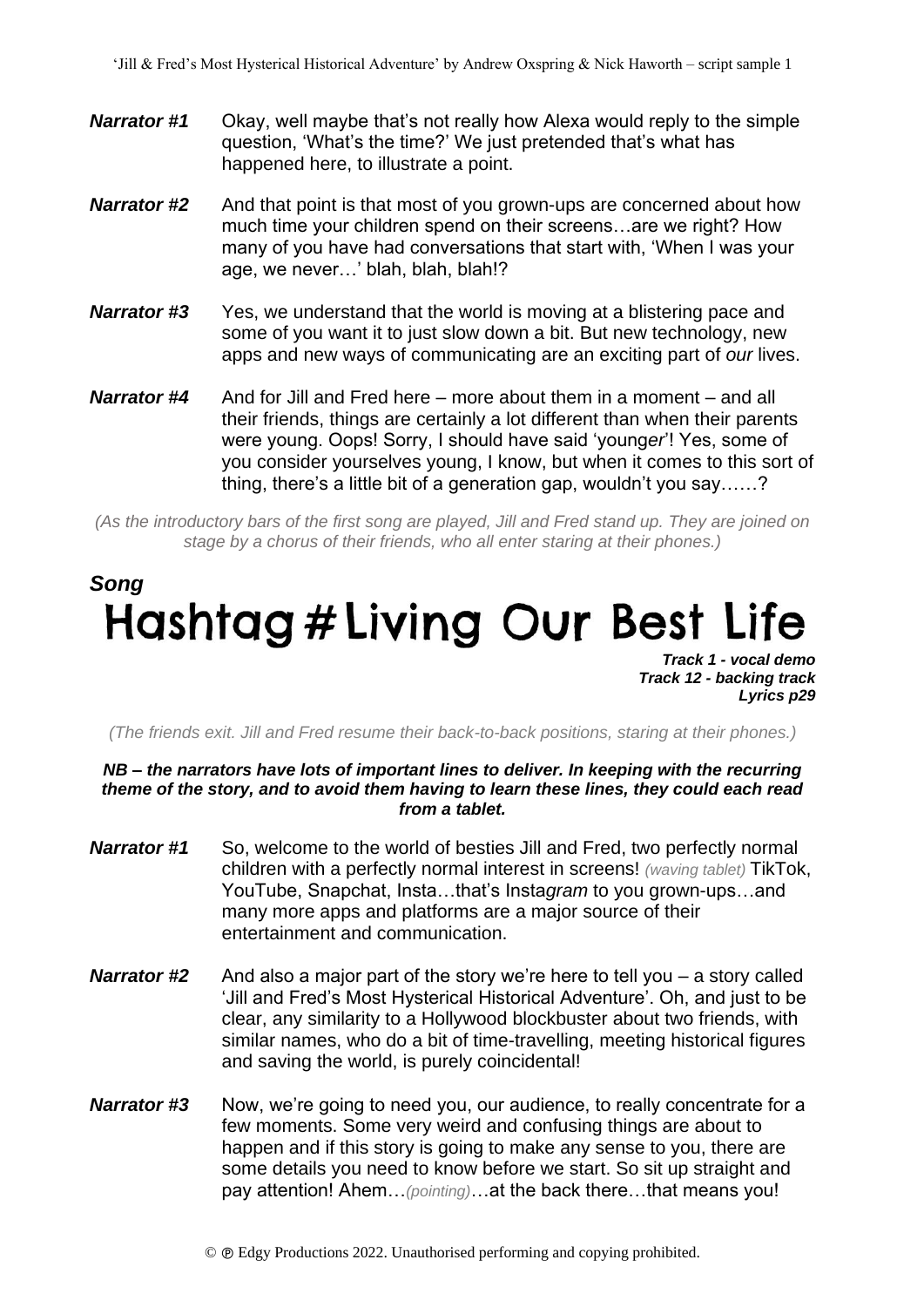- *Narrator #4* Okay, the first thing you need to know is that Jill and Fred are *(making finger quotes)* 'online influencers'! They have lots of followers who watch the weekly videos they post, in which they give their opinions on anything and everything that's new, from gadgets and games, to trendy trainers and sweet snacks! If Jill and Fred recommend something, you can guarantee their followers will go and buy it in their thousands!
- *Jill* (to the audience) Well, it tops up the pocket money! Plus we get loads of free stuff sent to us, which we get to keep in return for reviewing it!
- *Fred* Lots of people do it, but *we've* got a reputation for being honest. Kids trust our opinion. We only ever recommend things that we really, truly think are cool!
- *Narrator #1* So, that's clear, yes? Even the snorer at the back…you understand? *(speaking slowly)* Jill and Fred's opinion matters to a lot of people – you've got that? Good. Right, the second thing you need to know is that Jill's grandparents are curators of the museum in the town where they live.

*(Grandad and Grandma enter and stand on the main stage, away from Jill and Fred. They hold hands and look wistfully into each other's eyes.)*

- *Narrator #2* These two met at university where they both studied archaeology. They spent their early married lives travelling the world together, digging up mummies, Roman mosaics and Viking long ships.
- *Narrator #3* For the last thirty years they have run the local museum, finding fascinating artefacts from throughout history, to create displays that have delighted visitors young and old. Recently however, they noticed something that saddened them.
- *Grandad* We're just not getting as many people visiting the museum as we used to. In fact, numbers are so low that, if things don't improve, we'll have to close down!
- *Grandma* It seems that people are just not interested in history like they used to be. Everyone's so into shiny new things that flash and beep, the next bit of technology or gadget that's going to light up their life. They're so busy looking to the future, they're forgetting about the past.
- *Narrator #4* It's fair to say that Grandma and Grandad were feeling a little blue. Cue a whimsical song….

*(As they sing their duet, Grandad and Grandma stroll hand-in-hand. Photos of their younger selves exploring historical places are shown in the backdrop.)*

# **Song Fall In Love With History**

*Track 2 - vocal demo Track 13 - backing track Lyrics p30*

*Narrator #1* And this is where our story starts. As we have heard, Grandma and Grandad were desperately worried about the future of their museum.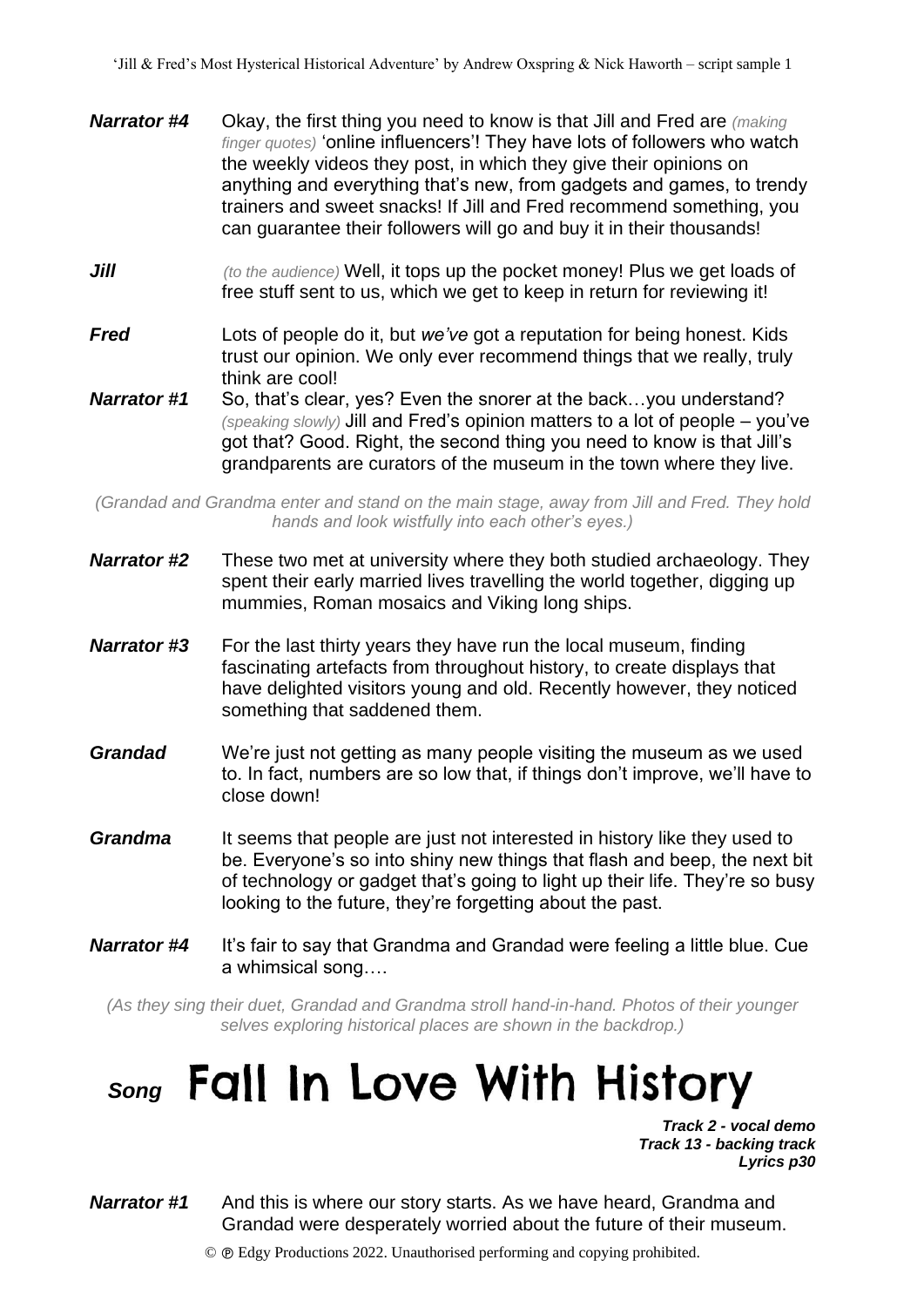#### *Grandad* What can we do? How can we get people excited about History? If only there was a way of...I don't know...*(making finger quotes)* 'influencing' them.

*(They both pensively hold their chins. Grandma then has a 'lightbulb' moment!)*

- *Grandma* Hang on…our Jill and her friend Fred have all those followers on that interweb channel thingamajig they do. What if we asked them to help?
- *Grandad (realisation dawning)* Of course! All those kids do whatever Jill and Fred tell them! So, Jill and Fred could tell them to come to our museum? That's it! That's the answer to our problem! I'll give Jill a call.
- *Grandma* Give her a call?! Get with it, Grandad! If you want to contact your granddaughter, you'll have to do it in a way she understands. Come on, let's go and get 'on the line'…I think that's what they call it!

*(They excitedly exit, hand in hand.)*

*Narrator #2* So they messaged Jill and Fred, explained their plight and begged them to drum-up support for the museum amongst their followers.

*(Jill and Fred now sit side by side on the bed, looking into Fred's phone to record a video)*

- *Narrator #3* Jill and Fred were happy to help and posted a video on their channel. They could probably have been a bit more enthusiastic though….
- *Jill (unenthusiastically into the camera)* **So...yeah...get yourself down to the** museum. It's… err…fascinating…I suppose.
- *Fred (equally unenthusiastically)* Errr…yeah…lots of weird, old stuff to see. The gift shop's not bad either. So…yeah…check it out….if you can.

*(They give a half-hearted thumbs-up to the screen, then resume their back-to-back- positions. The friends enter again, looking at their phones. They gather to one side.)*

| <b>Friend #1</b> | Seriously? Did you see that? I think Jill and Fred are losing their touch!                                                                                                                                              |
|------------------|-------------------------------------------------------------------------------------------------------------------------------------------------------------------------------------------------------------------------|
| <b>Friend #2</b> | What's with all the museum nonsense? I thought they were supposed to<br>be reviewing the new X-Box this week?                                                                                                           |
| <b>Friend #3</b> | Why would I want to go to a museum? I've got an i-phone 7 in a drawer<br>at home – if I want to look at something old, I can get that out!                                                                              |
| <b>Friend #4</b> | Old? That's ancient! And talking about History, (pointing at his/her screen)<br>that's exactly what Jill and Fred will be, if they don't get their act<br>together and start posting stuff that's actually interesting! |
| <b>Friend #5</b> | <b>I know! I mean, I thought they were cool. But this!</b> (waving his/her phone)<br>They're acting like like teachers!                                                                                                 |
|                  |                                                                                                                                                                                                                         |

*(The friends exit, shaking their heads.)*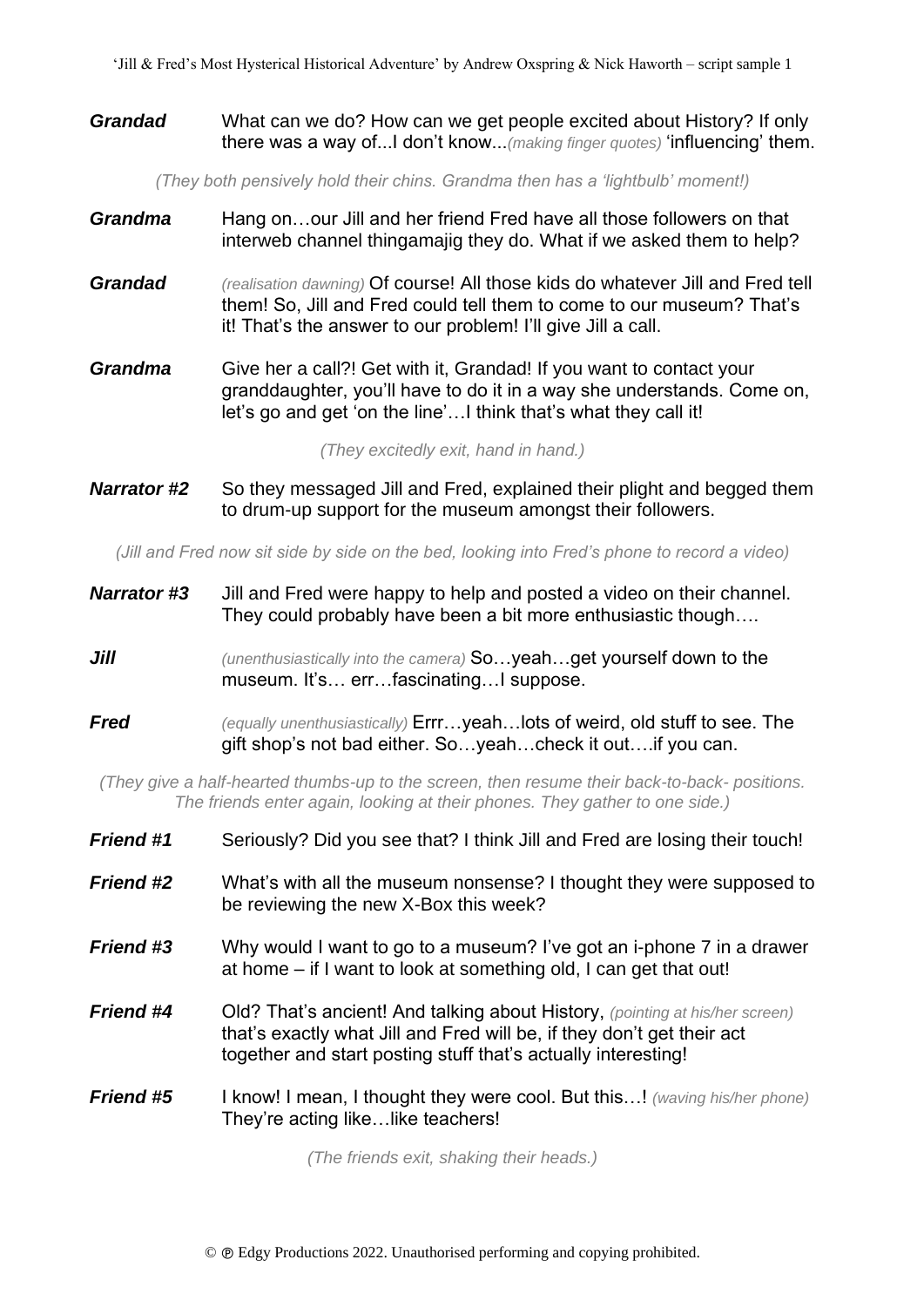- *Narrator #4* So, not a great start to helping Grandma and Grandad. It would take more than this half-hearted effort to get visitors flocking to the museum. In fact, it would take a miracle.
- *Narrator #1* And a miracle is exactly what happened…which is lucky! Well, to be honest, we were struggling to find a way of moving this story along and, let's face it, we need some excitement, because the snorer at the back *(pointing)* has nodded off again!
- *Narrator #2* So, when all other plot ideas have been exhausted, why not introduce a bit of magic! It solves a lot of problems! And the magic we are introducing arrived in the form of Alexa!
- **Narrator #3** Remember that scolding reply she gave to Jill and Fred's 'What's the time?' request earlier, and how we told you it was just made-up to illustrate a point? Well, that's not strictly true!
- *Narrator #4* Yes, this was a magic Alexa! Tada! And all it took for her to reveal that magic, was some basic, good old-fashioned….manners!
- *Jill* So Fred, not much response to our museum video. Any other ideas how we can help my grandparents?
- *Fred (jokingly)* Ha! We could always ask Alexa.
- *Jill* Yeah, right! You mean: 'Hey, Alexa, *please* give us some ideas of how to save my grandparents' museum?' Ha! As if!

*(We hear a thunderclap sound effect (track 14) and Alexa, in human form, enters!)*

*Alexa* Well, seeing as you asked so nicely…!

*(Jill and Fred sit bolt upright, open-mouthed!)*

- *Fred* What the…!
- *Alexa* Oh yes, I'm not just a pretty voice. I have skills and talents you wouldn't believe! It's just that most people don't know how to get me to reveal them!
- *Jill (gobsmacked)* But…what…how…why…?
- *Alexa* Why am I here in person, telling *you*? Simple…you said 'please'. That's all it takes. It just never happens, so nobody ever gets the full package… until now! So here I am, ready and happy to help!

Alexa's Song  *Song* 

*Track 3 - vocal demo Track 15 - backing track Lyrics p31*

*(As the song finishes, flowers are thrown on stage and Alexa bows and blows kisses to the audience, lapping up their applause like a diva!)*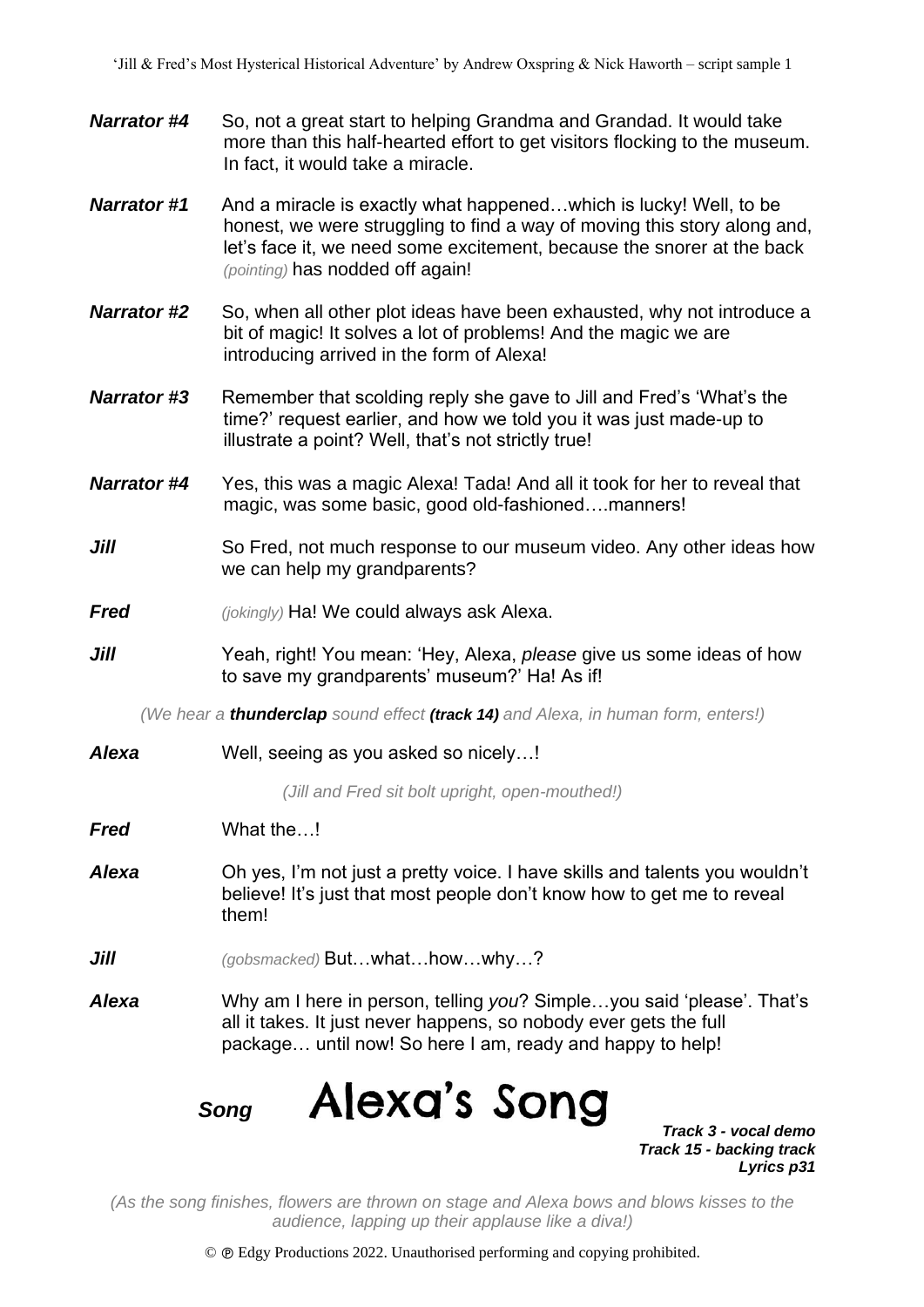*Alexa* Okay you two, listen up. Here's the problem as I see it: unless we can get visitors to the museum, it will close down. Right? *Jill & Fred (still in shock)* **Err... right!** *Alexa* And you've not had any success with your *(finger quotes)* 'influencing' so far, right? Jill & Fred Right! Alexa **And that's because you've posted boring, unenthusiastic videos, which** are about as much use as a waterproof teabag, right? **Fred** Bit harsh...but right! Alexa So here's the plan: *(enthusiastically)* you make new videos that will fire-up some passion for History in your followers. You show them what amazing things were achieved by their ancestors. You entertain them… you *(finger quotes)* 'influence' them! *Jill* How? *Alexa* Grab those phones of yours – not that you ever put them down – and take my hand. Oh, and hang on tight….it's gonna be a bumpy ride!

*(Jill and Fred nervously reach out and touch Alexa's hand. As they make contact we hear the vortex sound effect (track 16). Jill and Fred give a loud and extended 'Whoaaaaaaaaa', which ends on the final 'ping' of the sound effect. The lights cut and they exit, as if they have been spirited away! The intro music then plays (track 17), the bedroom scenery is cleared and the stage made ready for the next scene.)* 

## Scene<sub>2</sub>

*(The main stage is set up to represent a Victorian classroom. On three rows of three chairs sit a selection of Victorian pupils – two chairs are empty. They face a large chalk board on an easel, on which two lessons are written in elegant script; 'Manners maketh man' and 'Cleanliness is next to Godliness.' Also written is the 5 x table. A dunce cap sits on a stool next to the chalk*  board. A stern teacher, dressed in a gown and mortarboard, points at the table facts with a cane *while the children chant them. As the narrators speak, the pointing continues but the chanting is mimed.)* 

- *Narrator #1* Okay, that should be an exciting enough opening scene to keep you *(pointing to the back)* awake for another five minutes! A magic Alexa and a bit of time travel – what's not to like?
- *Narrator #2* Yes, time travel! You heard it! See what good manners can achieve! So, Jill, Fred and Alexa arrived smack-bang in a classroom of all places, in 1838! That's the Victorian age, in case you didn't know!

*(A shell-shocked Jill and Fred, with Alexa, enter and stand to one side, unseen by the Victorians.)* 

**Fred** *(gazing around)* **Hang on, is this a school?** It is! It's a school!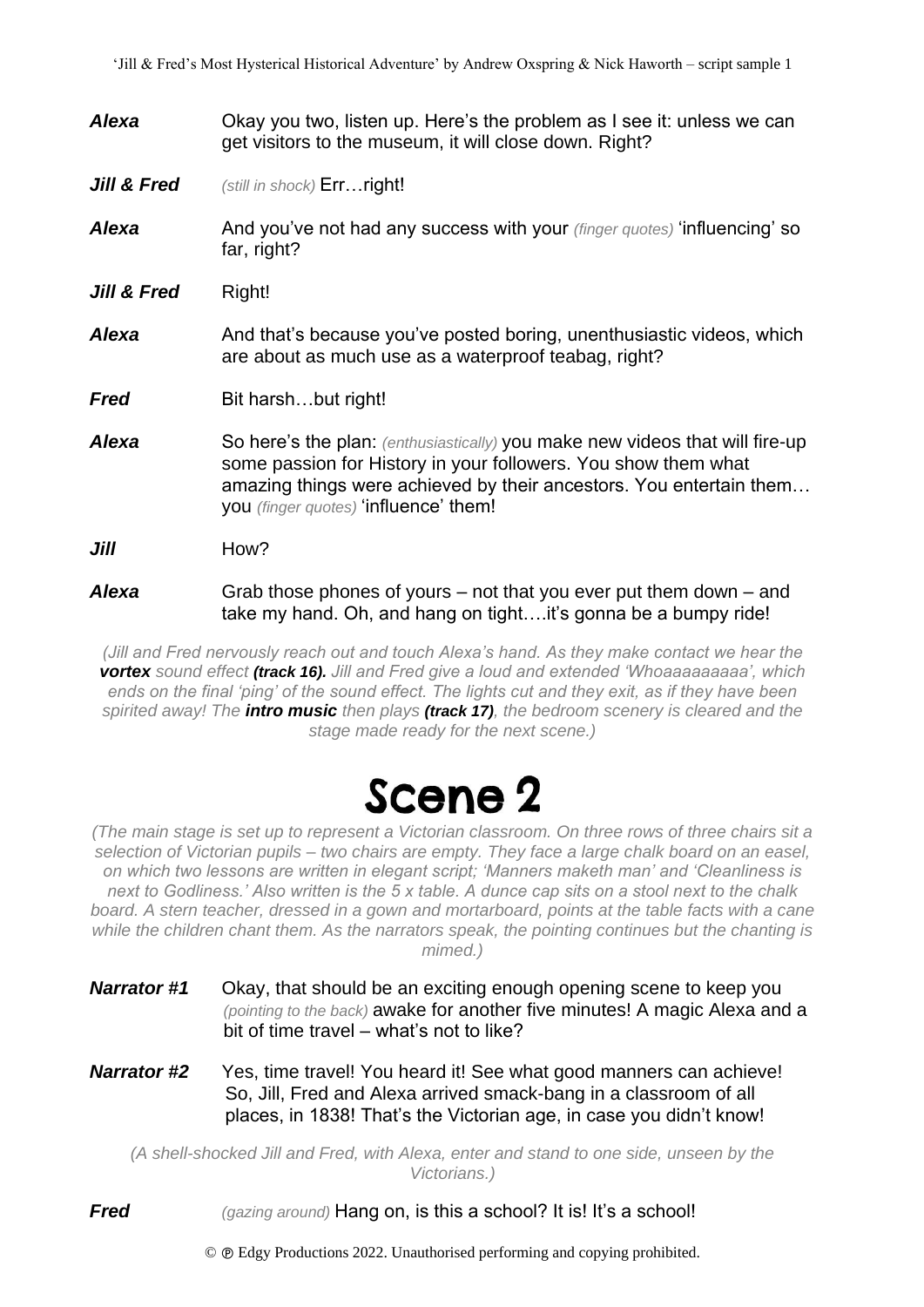- *Jill (disappointed)* I mean, really, if you can do everything you say you can do, why not start with a couple of dinosaurs at least?
- *Alexa*  You two just shush and do what you do best – point your phones and start filming.
- *Fred*  Errrm, silly question maybe, but do they know we're here?
- *Alexa*  No, we're in silent *(making slashing gesture)* slash invisible mode…for now at least. Right, come on, get creating content!

*(Jill and Fred hold up their phones and start filming.)* 

- *Narrator #3* Now, 1838 was five years after the introduction of the Factory Act. Although those over nine years old could still be made to work in factories, their hours were now limited, and younger children were *not* allowed to work in factories at all.
- *Narrator #4* And that meant more time for school, which was great! Well, you'd think so, wouldn't you?
- *Teacher* …and twelve fives are...?
- *All Pupils* Sixty.
- *Teacher* Indeed they are. Good. *(puffing out chest and flexing the cane)* Ah, the three 'Rs'! The foundation of our wonderful empire! Reading, writing and arithmetic! *(noticing a raised hand)* Yes, Alice Fletcher, what is it?
- *Alice (nervously standing)* Beggin' your pardon, Sir, but why's it called the three 'Rs'? 'Arithmetic' starts with 'A', doesn't it? And 'writing' with 'W'?
- *Teacher* Insolent child! Are you being deliberately obtuse, or are you just stupid? Right *(pointing at the dunce hat and stool)*, an hour on the dunce stool for you. Quickly! *(Alice puts the dunce cap on and sits miserably on the stool.)* And talking of insolent children, Isaac Pennyworth, where is your good-fornothing sister today?
- *Isaac*  Sir, she's finishing her shift at Sanderson's textile mill. They clean under the looms on Tuesdays and Fridays, so she might be a bit late.
- *Teacher* But I thought the recent Factory Act put an end to that? She should be in school, the lazy little truant!
- *Isaac*  She turned nine this month, Sir, and my father says the money she earns is more important than an education, what with her being a girl.
- *Teacher* Hmmm, well he has a point, I suppose. No good ever came from overeducating the female mind. *(nodding towards Alice)* I rest my case.

*(Lily Pennyworth enters, her left hand in a bloodstained bandage.)* 

**Lily** Beggin' your pardon, Sir, sorry for my tardiness, but....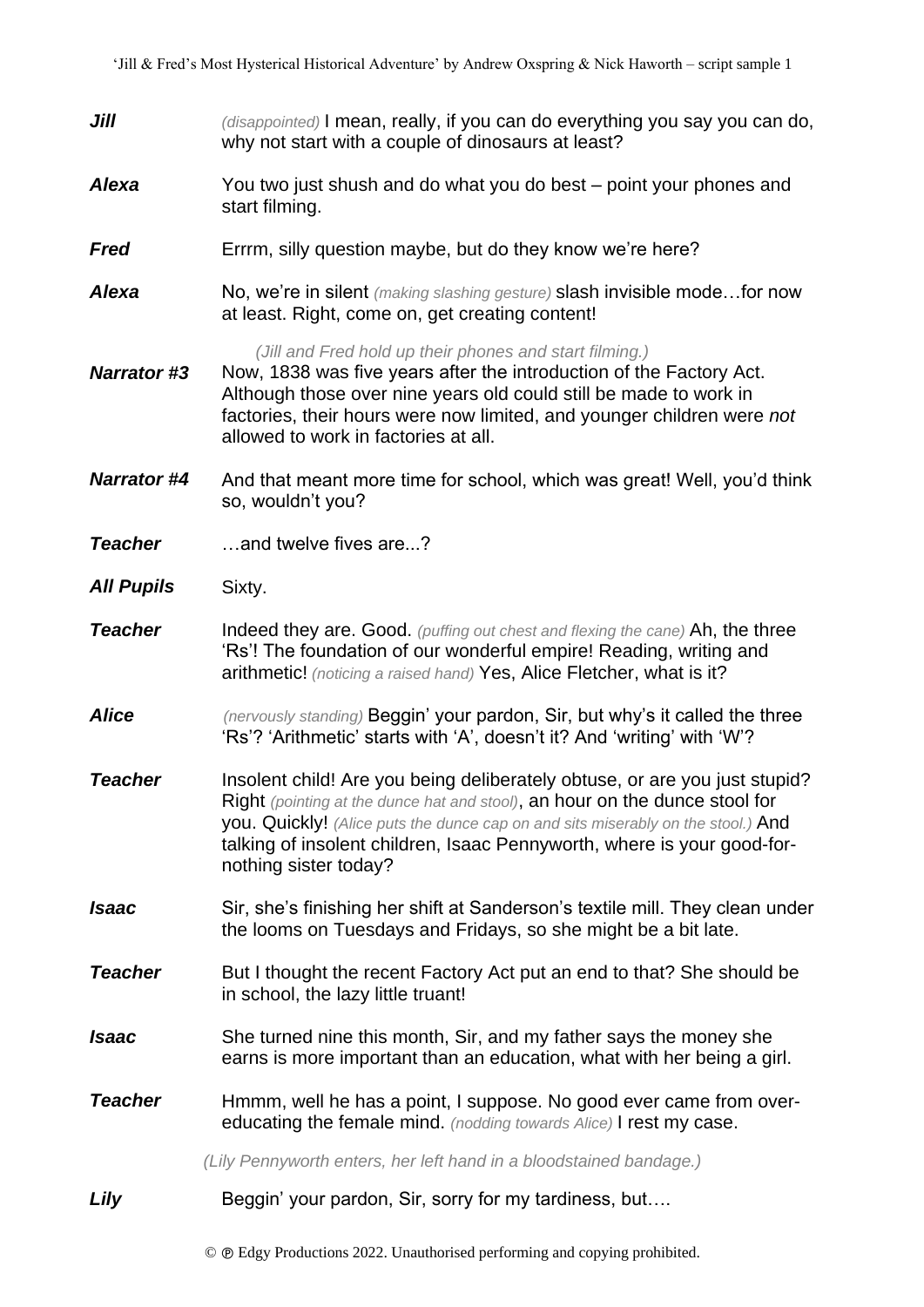- *Teacher (loudly interrupting)* Lily Pennyworth! Read aloud the first lesson from the board! *(pointing with his cane at the board)*
- **Lily** Beggin' your pardon, Sir, but can you speak up a bit?
- *Alice (still on the stool)* She's hard of hearing, Sir. Those machines in the mill are so loud they often deafen the workers!
- *Teacher (glaring at Alice, then shouting at Lilly)* I SAID 'READ ALOUD THE FIRST LESSON FROM THE BOARD'!
- *Lily (reading)* Manners maketh man, Sir.
- **Teacher** They do indeed! So why did you rush in here, late, without knocking, you insolent child?
- *Lily (still not hearing)* Sir?
- *Teacher* I SAID, 'WHY DIDN'T YOU KNOCK BEFORE YOU RUSHED IN?'
- *Lily (holding up her bandaged hand)* Accident at the mill, Sir. I was cleaning the looms and trapped my hand in the mechanism. I've lost two fingers, Sir!
- *Teacher* WELL AT LEAST IT'S YOUR LEFT HAND, NOT THE HAND YOU WRITE WITH.
- **Lily But I am left-handed, Sir.**

*Teacher* THEN THIS ACCIDENT IS A BLESSING FROM GOD! FOR NOW YOU CAN WRITE WITH THE CORRECT HAND – THE HAND HE INTENDED! AND YOU CAN START NOW. Everybody, slates out and, in your neatest handwriting, *(pointing with his cane)* copy out the two lessons written on the board.

*(Lily sits down and all the children take their slates and chalk from under their chairs. Jeremiah Bennet enters, with a very sooty face! He is clutching his bottom!)* 

- *Teacher (alarmed)* Jeremiah Bennet! Is that you under all that filth? If cleanliness is indeed next to Godliness *(pointing at the board with his cane)* then you are the most ungodly urchin in the whole of creation. Have you been up a chimney again? I thought the new laws had banned that practice too?
- *Alice (still on the stool)* Actually, Sir, the recent Chimney Sweeps Act hasn't really taken effect yet. Children are still being sent up chimneys!
- *Teacher* Alice Fletcher! Children should be seen and not heard. You'd do well to learn that popular lesson! So, Jeremiah Bennet, this is why you're late is it? What did you do, fall asleep up that chimney, you lazy scoundrel? I'm surprised they didn't light a fire under you, to get you moving.
- *Jeremiah (still clutching his bottom)* Beggin' your pardon sir, but they did!
- *Teacher* And that's why you're standing like that, is it? Burnt your posterior?

© Edgy Productions 2022. Unauthorised performing and copying prohibited.